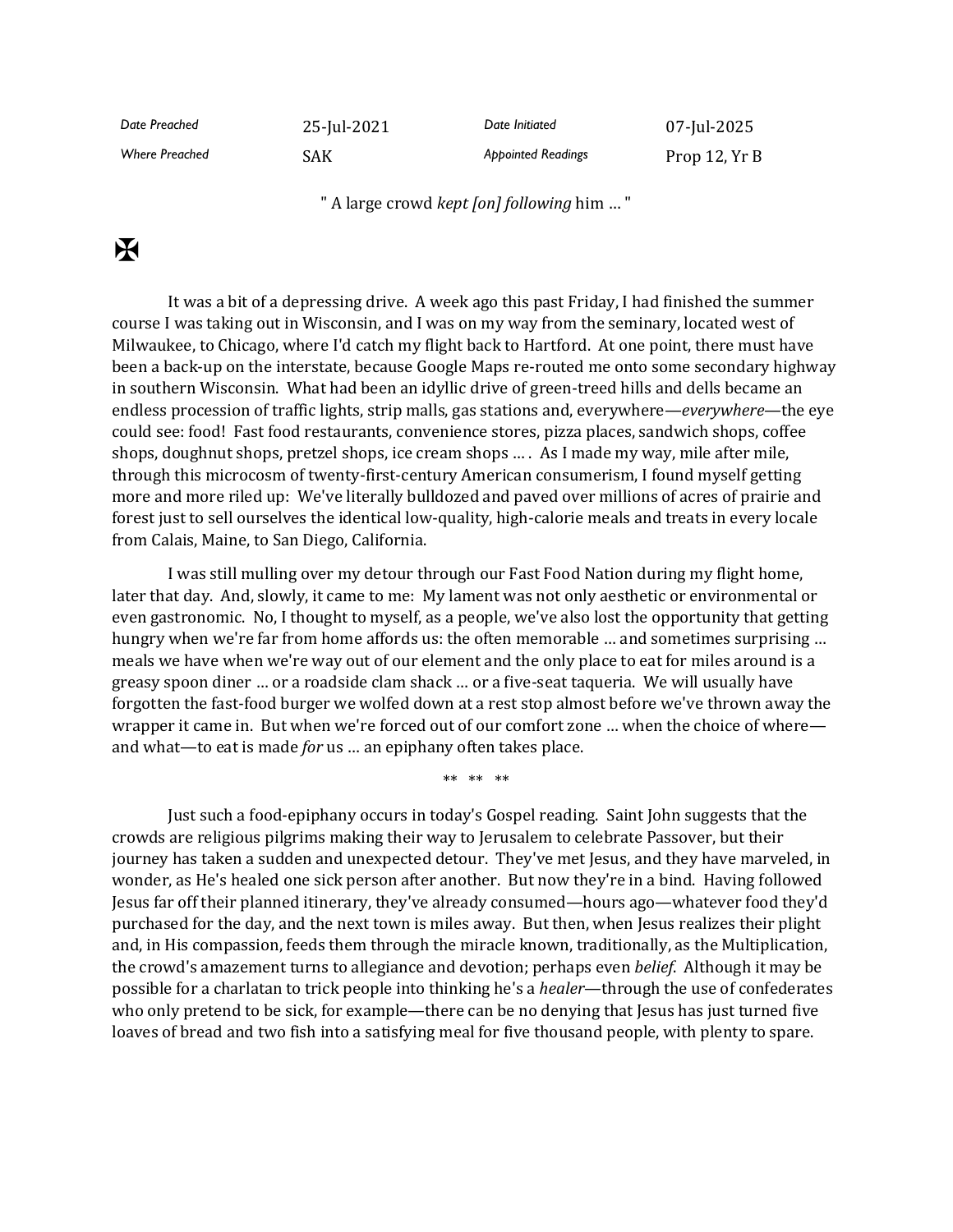Truly, the crowd concludes, this Man is some sort of divine who has come into this world … is someone we need to pay attention to and learn more from.<sup>\*</sup>

But what if the crowd *hadn't* allowed itself to get hungry … and had missed the opportunity to know Jesus that their hunger afforded them? What if, as the sun drew lower in the sky, they'd gotten worried about where their next meal was going to come from and, so, set off to get to the nearest town—with its taverns and inns—before dark? Or what if, out of an abundance of caution, they had carefully packed enough food to anticipate any possibility they might get lost or be waylaid? In either case, they would never have gotten hungry and, thus, would never have supped on the divine grace Jesus so lovingly feeds them, in such great abundance. This holy communion their 'first communion,' if you will—would never have occurred. In the event, the crowds' hunger becomes their greatest feast.

And do we not face precisely this risk in our highly commodified culture so fixated on satisfying our every appetite as soon as … or sometime even before … we feel hungry? This mindset … more than anything else … is, I think, the chief opponent of the 'mainline' Christian tradition in America today. The 'gospel' of today's culture is that inner hunger—what we'd call authentic spiritual longing—is passé … is obsolete.

- If some aspect of your life isn't satisfying your appetites, *right now* … whether it's a pastime or a job or even a relationship … don't just hang around, expecting anything to materialize or evolve. No, prayer and patience are for suckers! Move on! Try the *next* thing; it's sure to have just what you want to feed your soul. Until it doesn't.
- Or, alternatively, pack your life with so much stuff—media, possessions, activities, wealth—that you can't possibly ever grow hungry. And so, we lay in enough distraction and diversion to feed a small army … but fail to realize how little nutrition all this spiritual 'junk food' actually provides our souls.

In the words of today's collect, this is to pass through the things that are temporal in a way that threatens to lose the things that are eternal.

As Christians, it's our calling to learn, over time, the *true* metabolics of faith: Our inner, spiritual hunger isn't an *appetite,* for us to satisfy with the meager fare this world has to offer … but an *opportunity* to seek Jesus and let *Him* feed us. Our inner hunger leads us to a soup kitchen in Torrington … and He feeds us in every person to whom we offer a meal. Our spiritual pangs lead us to a Bible study or a prayer group or to volunteering at a Tag Sale … and He feeds us in every new insight and moment of fellowship. And each week, we wake up on Sunday morning hungry for the Truth and Goodness and Beauty that *nothing* in the previous six days of our lives has even come close to offering us … and He feeds us in the liturgy of His Word and His Body, as surely and lovingly as a mother feeds her infant child.

\*\* \*\* \*\*

<sup>\*</sup> In fairness to the text, I don't want to make *too* much of this. While the people recognize something extraordinary (*i.e.,* extra-worldly) in Jesus, their response is not so much one of faith as of fealty. They want to crown Him their king—want to reflect in His glory—rather than become His disciples. Still and all, their hunger provides another opportunity, in John's particular telling of the Good News, to reveal Jesus as ὁ Λόγος: the Word of God.